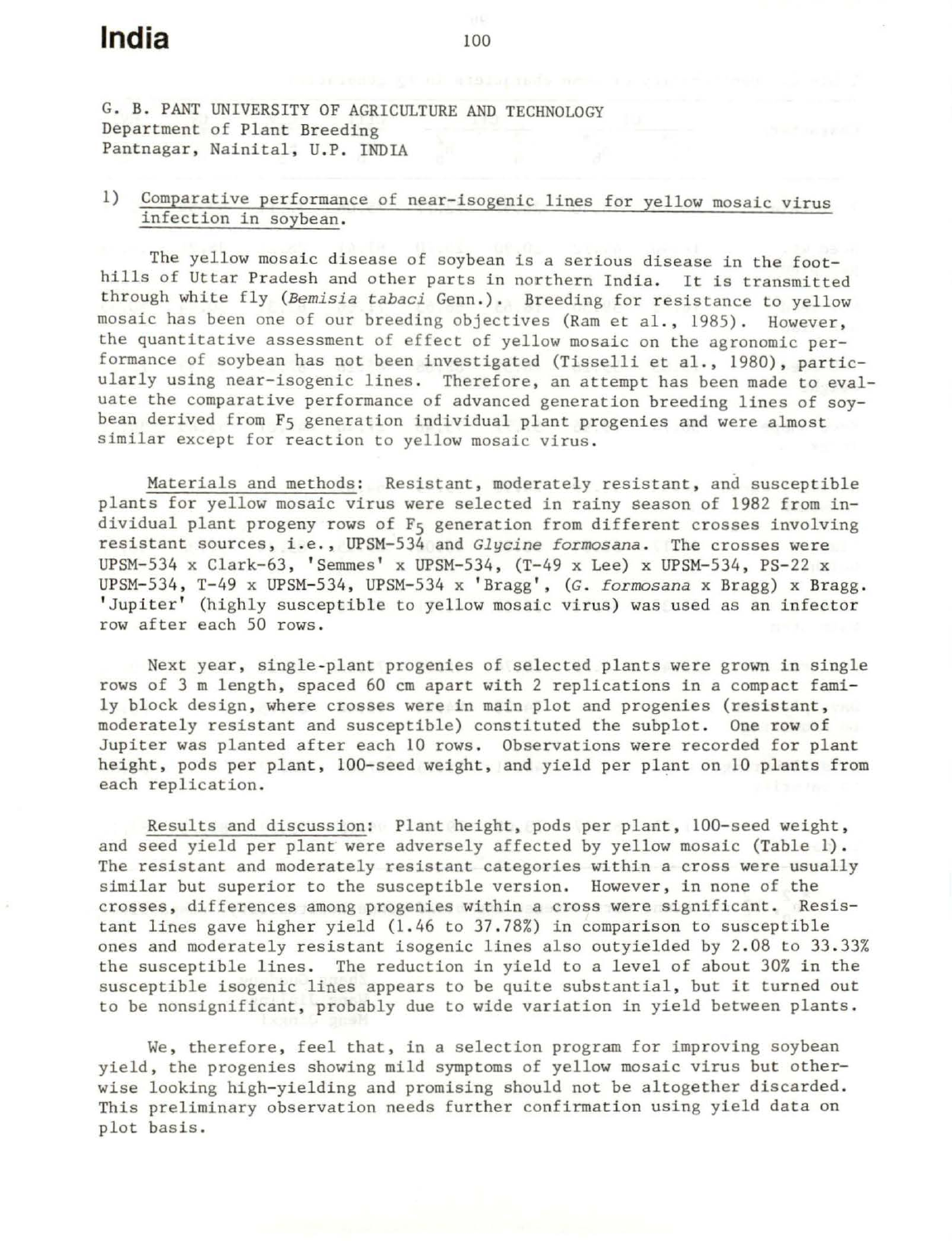| $\sim$ , $\sim$ $\sim$ $\sim$ $\sim$ |                    |                         |                      |                              |                       |                                                               |
|--------------------------------------|--------------------|-------------------------|----------------------|------------------------------|-----------------------|---------------------------------------------------------------|
| Cross                                |                    | Plant<br>height<br>(cm) | Pods<br>per<br>plant | $100$ -seed<br>weight<br>(g) | Seed<br>yield/<br>(g) | % increase<br>in yield<br>plant over suscep-<br>tible version |
| UPSM-534 x C1-63                     | $\mathbb R$<br>MR  | 82.90<br>87.80          | 73.50<br>74.00       | 15.45<br>15.91               | 28.75<br>29.60        | 23.13<br>26.77                                                |
|                                      | $\, \mathbb{S} \,$ | 88.10                   | 63.80                | 15.05                        | 23.35                 | -                                                             |
| UPSM-534 x Bragg                     | $\, {\bf R}$       | 54.30                   | 80.80                | 13.75                        | 22.50                 | 15.38                                                         |
|                                      | MR                 | 52.50                   | 65.50                | 13.21                        | 22.80                 | 16.92                                                         |
|                                      | S                  | 57.20                   | 59.90                | 12.15                        | 19.50                 | $\qquad \qquad \blacksquare$                                  |
| PS-22 x UPSM-534                     | $\mathbb R$        | 87.40                   | 59.40                | 15.15                        | 24.80                 | 37.78                                                         |
|                                      | $\texttt{MR}$      | 80.80                   | 65.60                | 15.00                        | 24.00                 | 33.33                                                         |
|                                      | S                  | 84.60                   | 49.30                | 14.45                        | 18.00                 | $\qquad \qquad \blacksquare$                                  |
| PS-22 x UPSM-534                     | ${\mathbb R}$      | 98.00                   | 97.90                | 15.12                        | 25.50                 | 24.39                                                         |
|                                      | MR                 | 102.00                  | 106.50               | 15.13                        | 24.80                 | 20.98                                                         |
|                                      | S                  | 97.30                   | 80.20                | 15.00                        | 20.50                 | $\overline{\phantom{0}}$                                      |
| DISOY x UPSM-534                     | $\mathbb R$        | 88.90                   | 83.10                | 15.21                        | 28.80                 | 6.67                                                          |
|                                      | MR                 | 86.10                   | 92.10                | 15.62                        | 33.50                 | 24.07                                                         |
|                                      | $\mathbf S$        | 88.00                   | 86.00                | 14.80                        | 27.00                 | -                                                             |
| Semmes x UPSM-534                    | R                  | 87.50                   | 81.80                | 13.25                        | 14.50                 | 19.83                                                         |
|                                      | MR                 | 89.20                   | 81.50                | 14.00                        | 12.60                 | 4.13                                                          |
|                                      | S                  | 85.00                   | 70.00                | 13.00                        | 12.10                 | $\qquad \qquad \blacksquare$                                  |
| $(T-49 \times \text{Lee})$ UPSM-534  | $\mathbb R$        | 80.70                   | 90.50                | 13.96                        | 20.80                 | 1.46                                                          |
|                                      | MR                 | 77.60                   | 87.70                | 13.80                        | 21.60                 | 5.36                                                          |
|                                      | S                  | 79.50                   | 92.80                | 13.50                        | 20.50                 | $\overline{\phantom{0}}$                                      |
| $(T-49 \times Lee)$ UPSM-534         | R                  | 86.00                   | 78.00                | 13.85                        | 21.50                 | 11.98                                                         |
|                                      | MR                 | 87.80                   | 75.50                | 13.45                        | 19.60                 | 2.08                                                          |
|                                      | S                  | 87.00                   | 75.50                | 13.21                        | 19.20                 | $\overline{\phantom{a}}$                                      |
| (G. formosana x Bragg)               | R                  | 56.00                   | 66.00                | 10.66                        | 15.30                 | 22.40                                                         |
| x Bragg                              | MR                 | 54.90                   | 72.50                | 10.80                        | 15.80                 | 26.40                                                         |
|                                      | S                  | 56.20                   | 68.80                | 9.65                         | 12.50                 | -                                                             |
| Hardee x Pb.-1                       | $\, {\bf R}$       | 84.50                   | 107.50               | 13.00                        | 25.50                 | 2.82                                                          |
|                                      | MR                 | 91.90                   | 103.30               | 12.91                        | 30.00                 | 20.96                                                         |
|                                      | S                  | 86.00                   | 80.40                | 12.40                        | 24.80                 | -                                                             |
|                                      |                    |                         |                      |                              |                       |                                                               |
| C.D. 5%                              |                    | 20.36                   | $_{\rm NS}$          | NS                           | 7.89                  |                                                               |
| C.V. %                               |                    | 12.32                   | 21.50                | 4.91                         | 17.58                 |                                                               |

Table 1. Performance of different near-isogenic lines for yellow mosaic in soybean

 $\frac{1}{2}$